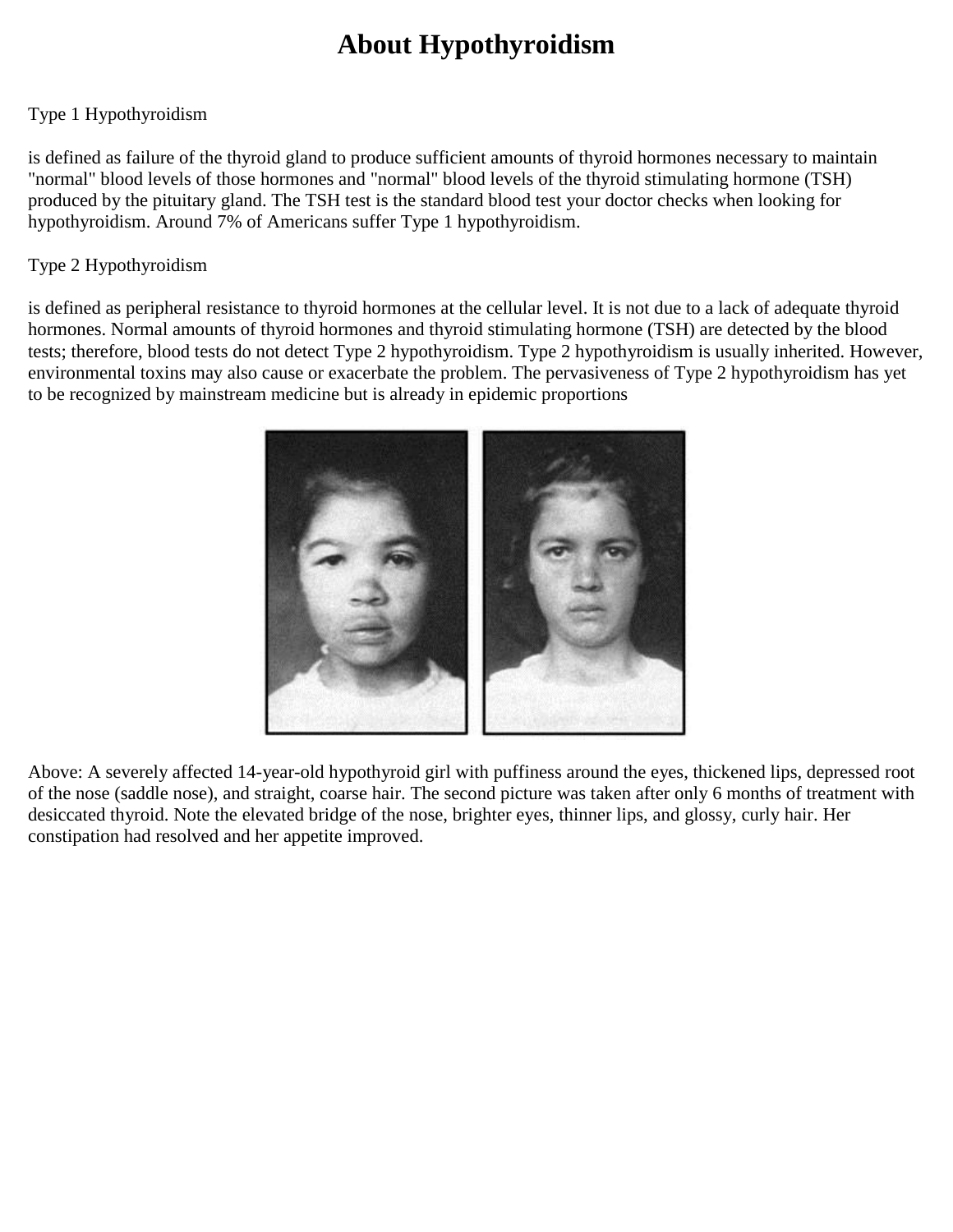

Adult woman with the characteristic puffiness that often accompanies hypothyroidism. Her puffiness and hair texture markedly improve after treatment with desiccated thyroid.



Adult man with the "obese form" of hypothyroidism. Note the striking resoltion of his puffiness (myxedema) after treatment with desiccated thyroid. Myxedema is the medical term for hypothyroidism. Myx is the Greek word for mucin, which accumulates in hypothyroidism. Edema means swelling.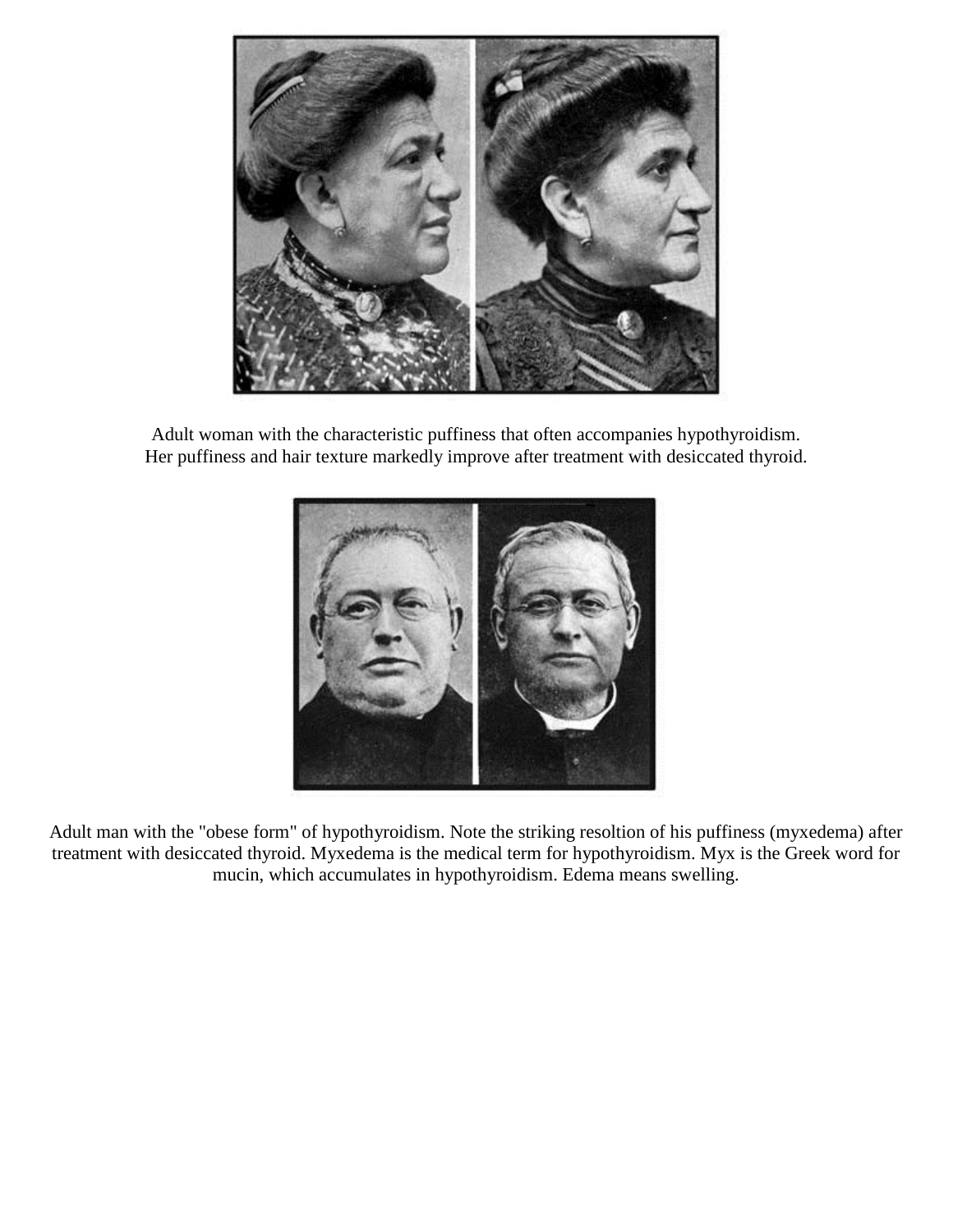

This is another example of the resolution of the puffiness (myxedema) following proper treatment of hypothyroidism with desiccated thyroid

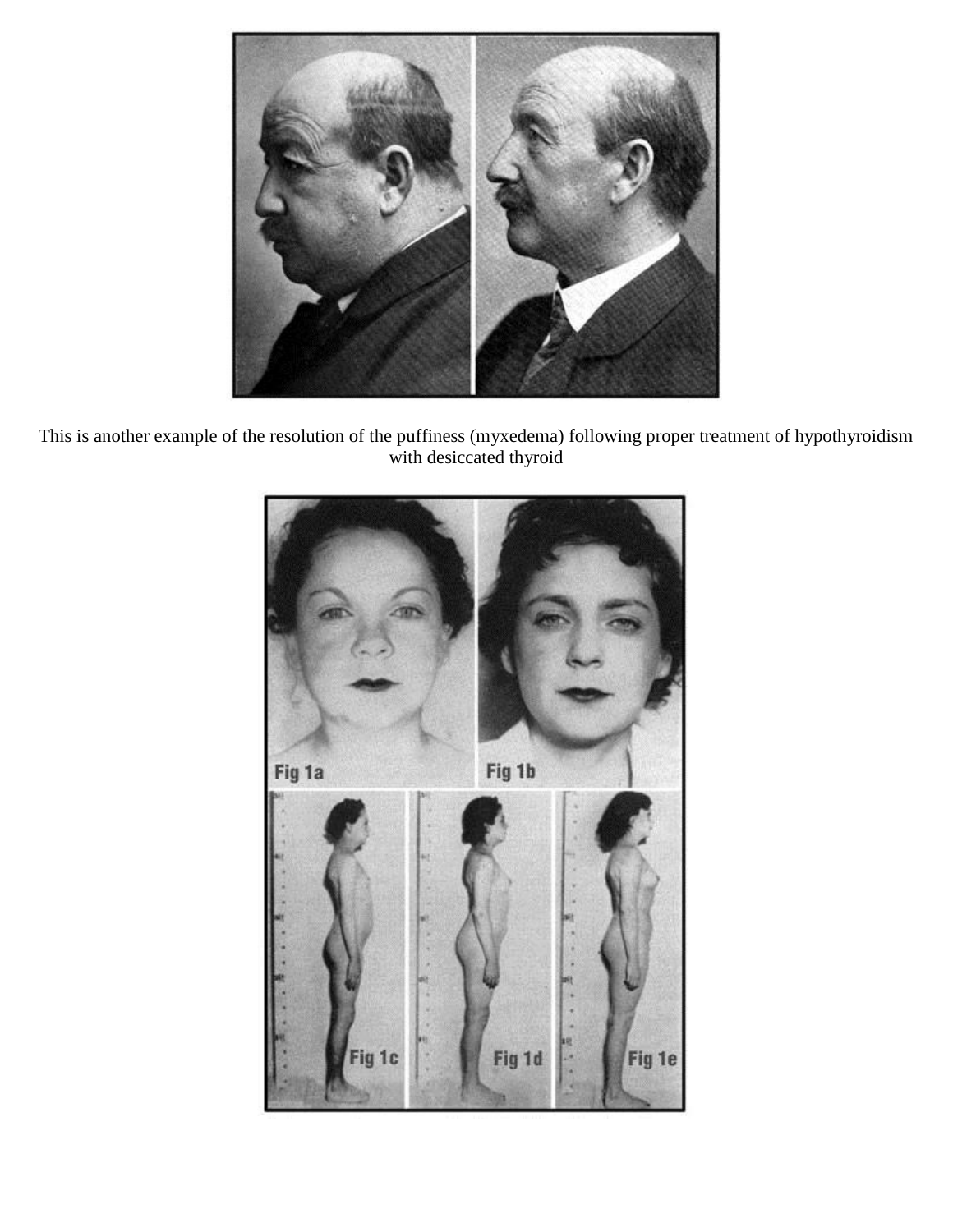Figure 1a shows the appearance of a 27-year-old woman's face before treatment with desiccated thyroid. She had puffiness around her nose and eyes. Her menses gegan at age 16 and were irregular with scant flow. She had no interest in the opposite sex. There was an absence of pubic hair. She was constipated, gained weight easily, had dry skin and hair, had anemia, and she tired easily.

--------------------------------------------------------------------------------

Figure 1b shows the patient's face after 10 months of desiccated thyroid. She was about to be married. Her anemia was resolving. Her periods were every 26 days and the flow had improved.

--------------------------------------------------------------------------------

Figure 1c shows the side body profile of the same patient before treatment. The breasts had not developed and there was no hair on the arms and legs. Her height was 59 inches.

--------------------------------------------------------------------------------

Figure 1d shows the patient after 10 months of thyroid treatment. Her breasts had enlarged.

--------------------------------------------------------------------------------

Figure 1e shows the patient after 13 more months. A synthetic estrogen was added. Her breasts and pelvis enlarged further. Her libido and gratification increased.

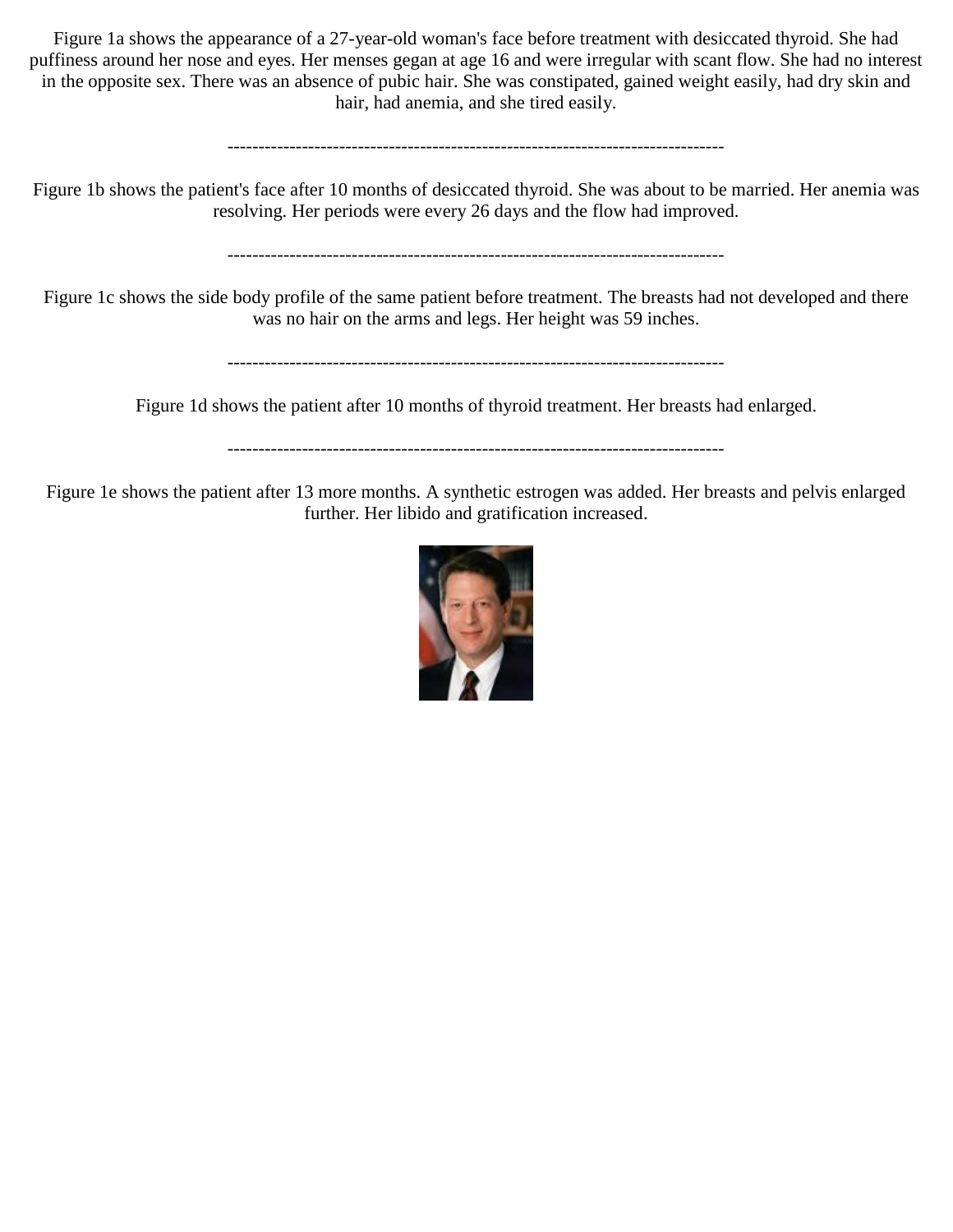## **[Hypothyroidism and Global Warming Arguments](http://curezone.com/forums/fm.asp?i=1125091#i)**

# **More Images of Myxedema (Hypothyroid)**

CONTRIBUTION BY DR. CYRUS C. STURGIS

PETER BENT BRIGHAM HOSPITAL

A CLINICAL STUDY OF MYXEDEMA WITH OBSERVA-TIONS OF THE BASAL METABOLISM<sup>1</sup>



Fig. 235.-S. V. (M. 15,108). Patient presenting the typical appearance of myxedema. Note the characteristic border band of alopecia extending over the ears and in the suboccipital region.



Fig. 236.-S. V. (M. 11,708). The same patient as shown in Fig. 235 after eight and a half months of thyroid therapy. Unfortunately, this profile view was taken with the patient's face in the opposite direction from Fig. 235. The band of alopecia, shown in Fig. 235, was, however, the same on both sides, and the growth of hair shown in Fig. 236 was likewise equally great on the two sides.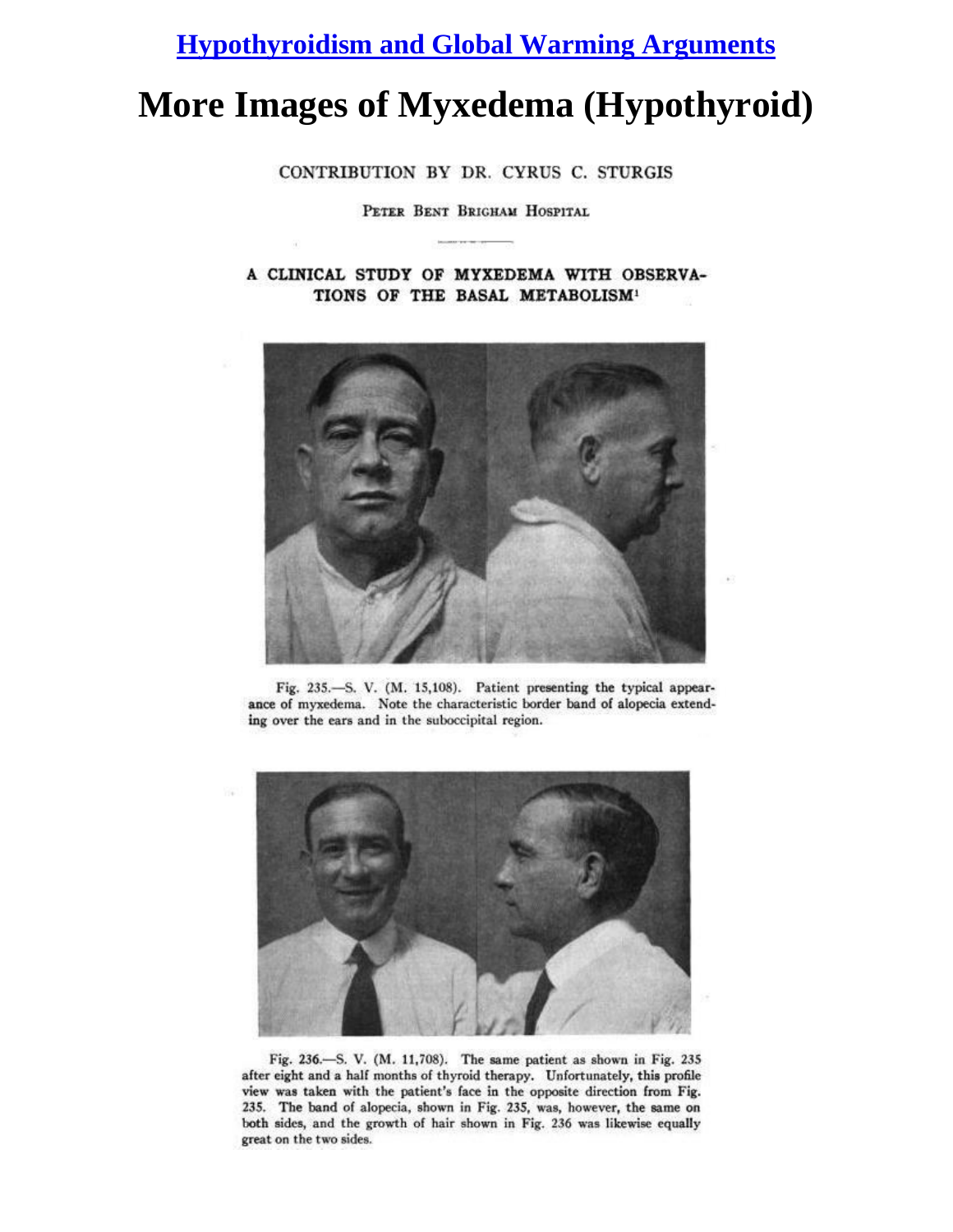

Fig. 238.-D. A. Mc. (M. 16,750). Severe myxedema with the characteristic facial appearance, and typical loss of hair over the ears, the head, and the body.



Fig. 239.-D. A. Mc. (M. 16,750). The same patient as in Fig. 238 after the administration of tablets of thyroid gland for five and a half months. The growth of hair is well shown over the sternum and in the left intraclavicular region in the picture on the right.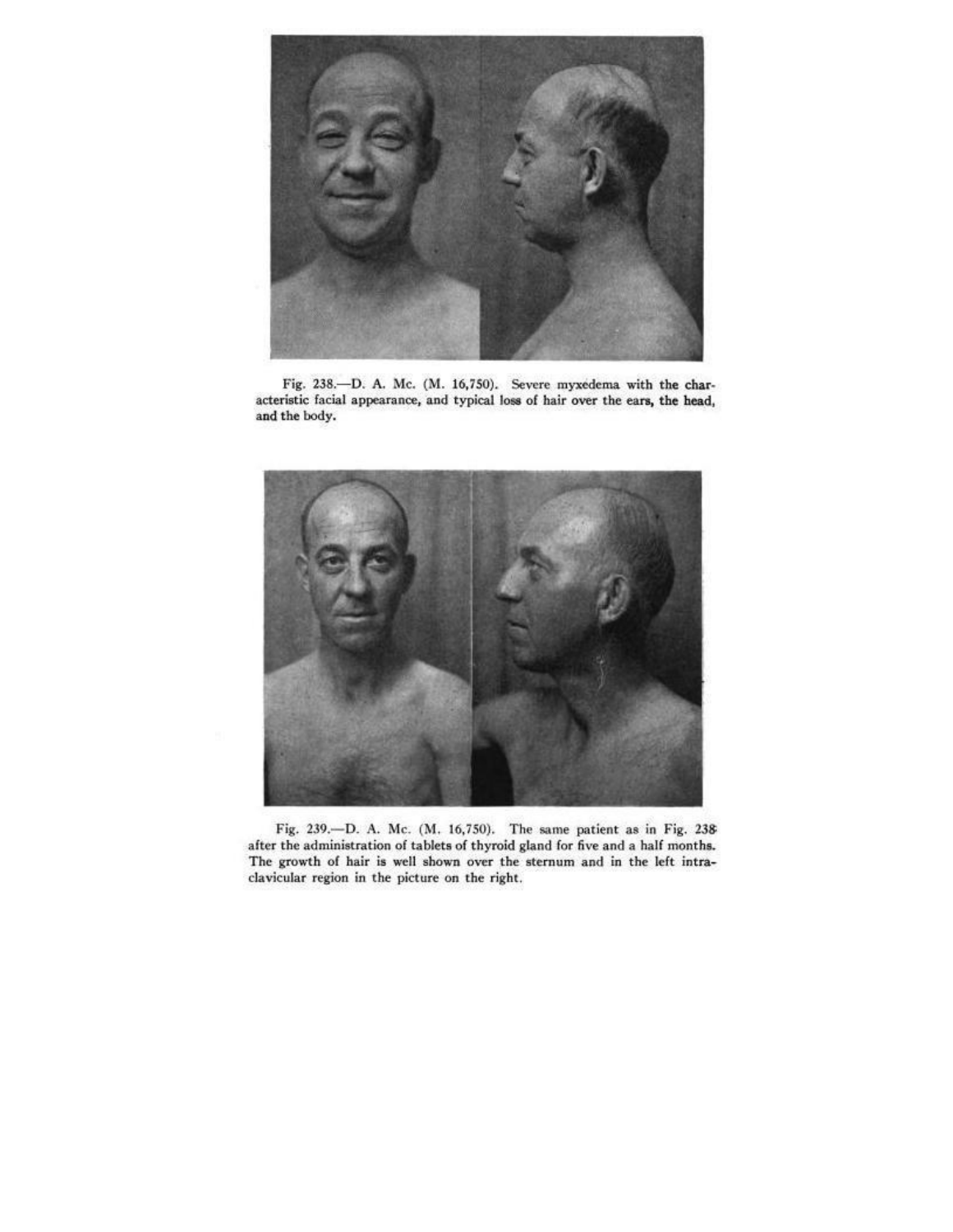

Fig. 241.-J. B. (M. 16,607). Moderately advanced myxedema before thyroid feeding.



Fig. 242.-J. B. (M. 16,697). The same patient as Fig. 241 after having taken thyroid tablets for four and a half months. Note the amazing growth of hair of the scalp, and the disappearance of the pigmentation from the face.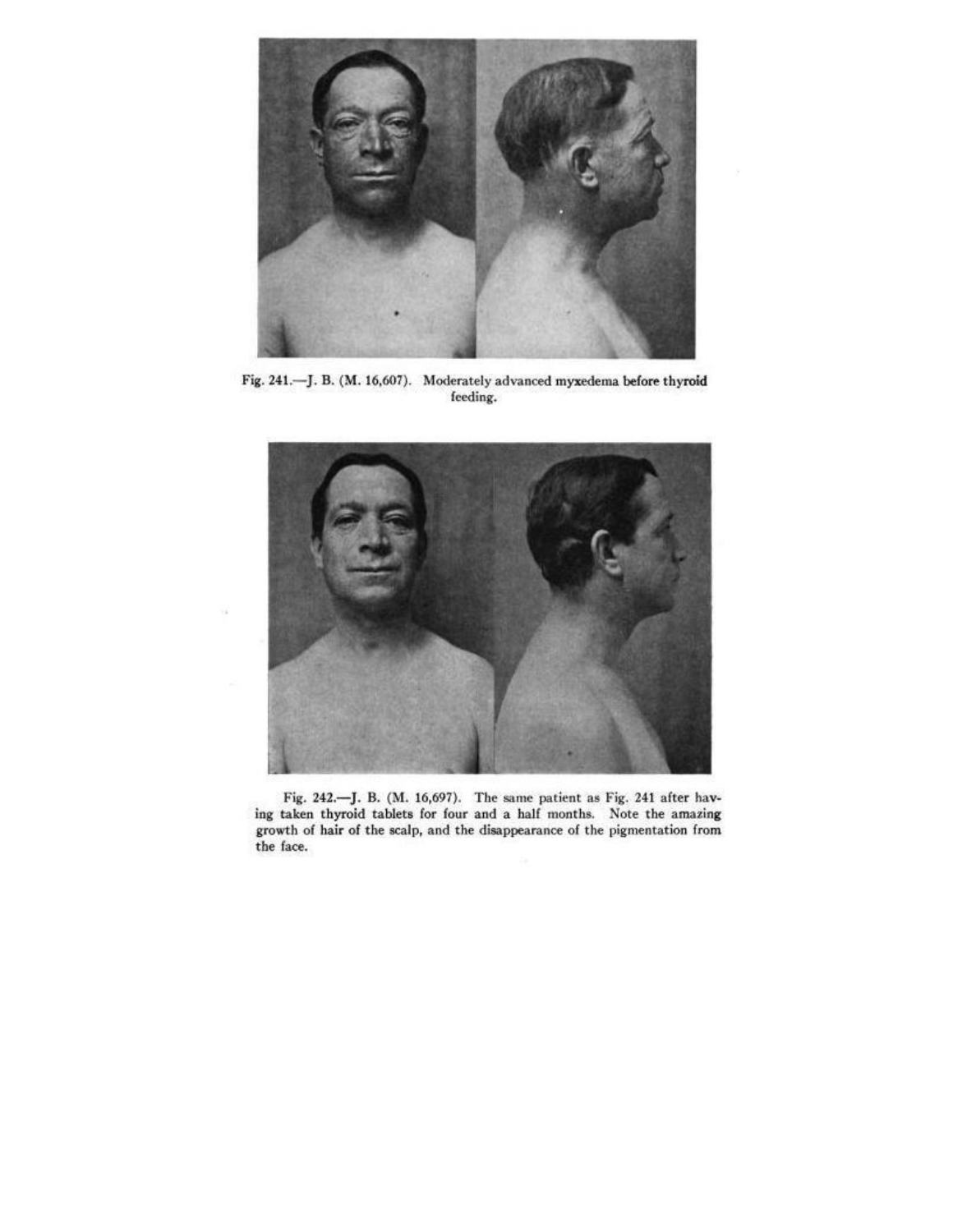

Fig. 244.-M. J. B. (M. 4197). Patient with severe myxedema associated with advanced nephritis.



Fig. 245.-M. J. B. (M. 4197). The same patient as shown in Fig. 244 after several months of thyroid therapy.

**[More on thyroid deficiency, myxedema, from the Medical Record Vol. 86,](http://tinyurl.com/3zu3qlh)  [1914](http://tinyurl.com/3zu3qlh) [edited by George Frederick Shrady, Thomas Lathrop Stedman](http://tinyurl.com/3zu3qlh)**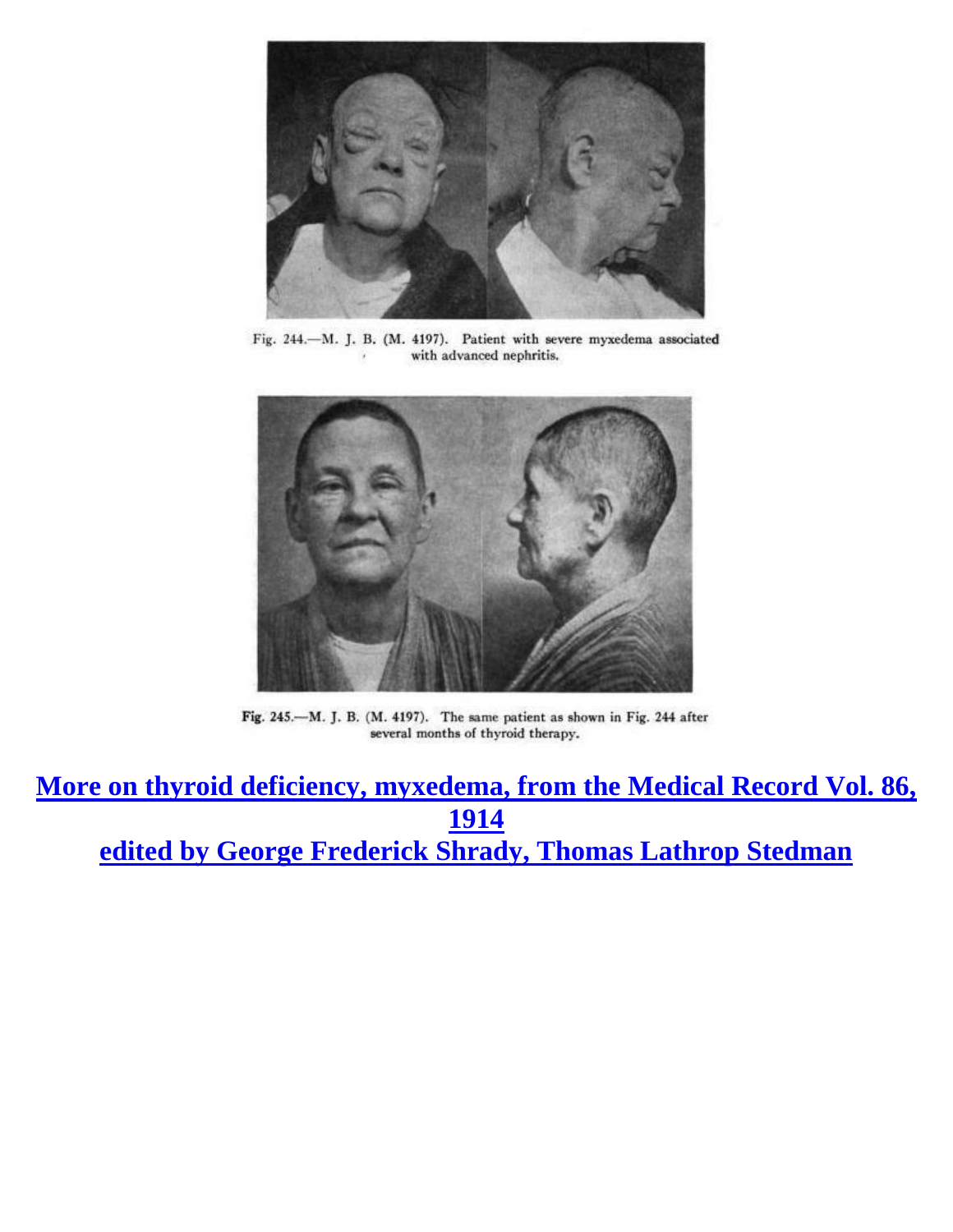

F10. 5.-Severe myxedema before and after treatment.



Fia. 8.-Mild myxedema, showing the loss of hair.



Fia. 6.-Severe myxedema before and after treatment.





Fia. 12.-Severe myxedema: baldness of the nape



Fta, 15,-Severe myxedema.



Fm. 14.-Same patient as in Fig. 13 after treatment.



F10. 16.-Same patient as in Fig. 15 after treatment.



 $y_{10}$ , 9.-The same patient as in Fig. 8 after treatment.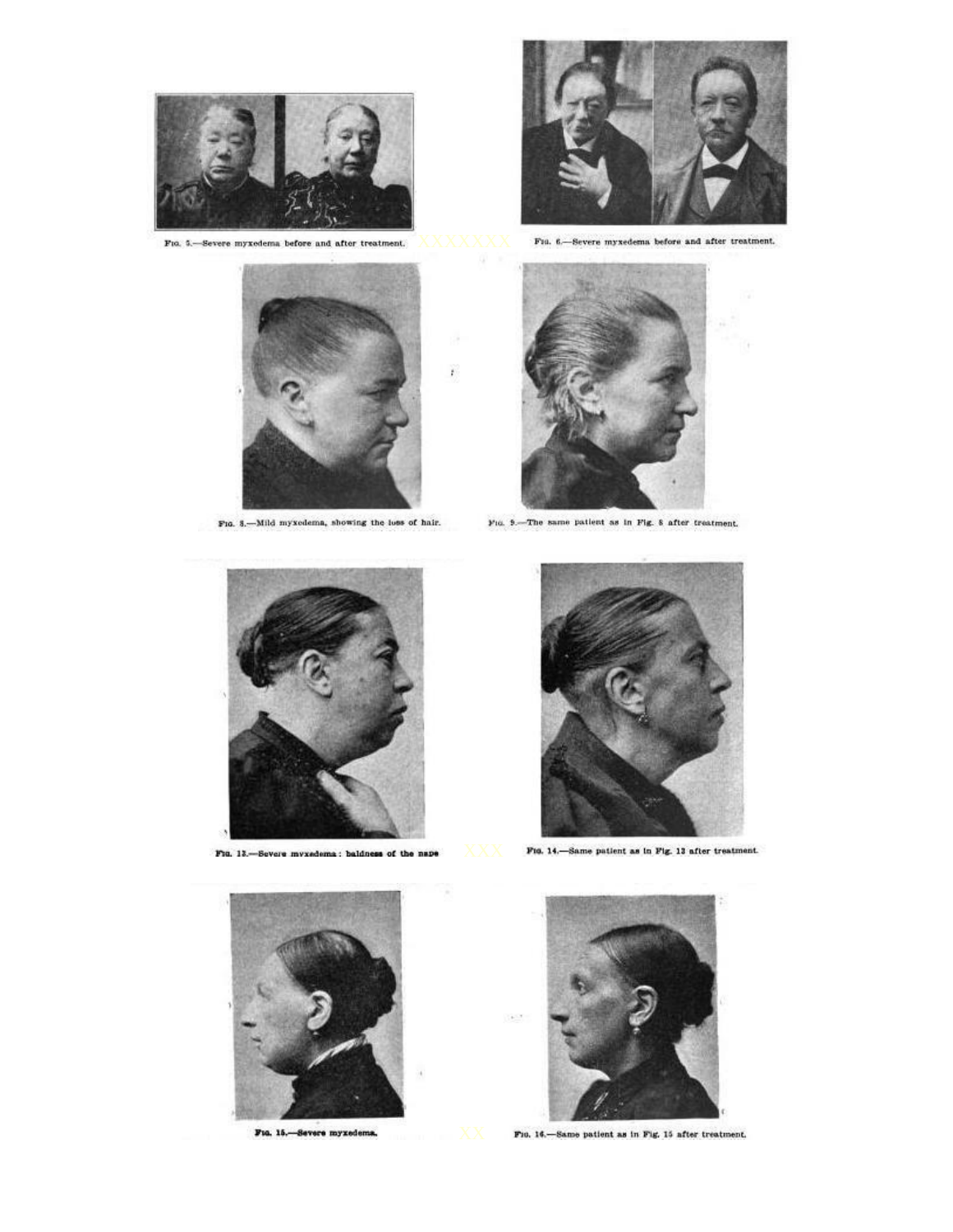

For 19.—Severe myxedems with predominance of rheumatols pairs before treatment.



F10, 20 .-- Same patient as shown in Fig. 19, after treatment.



Fm. 18.---Profile view of the same patient shown in Fig. 17.  $\overline{\text{XX}}$ 



Fia. 25.-Mild myxedema, before and after treatment.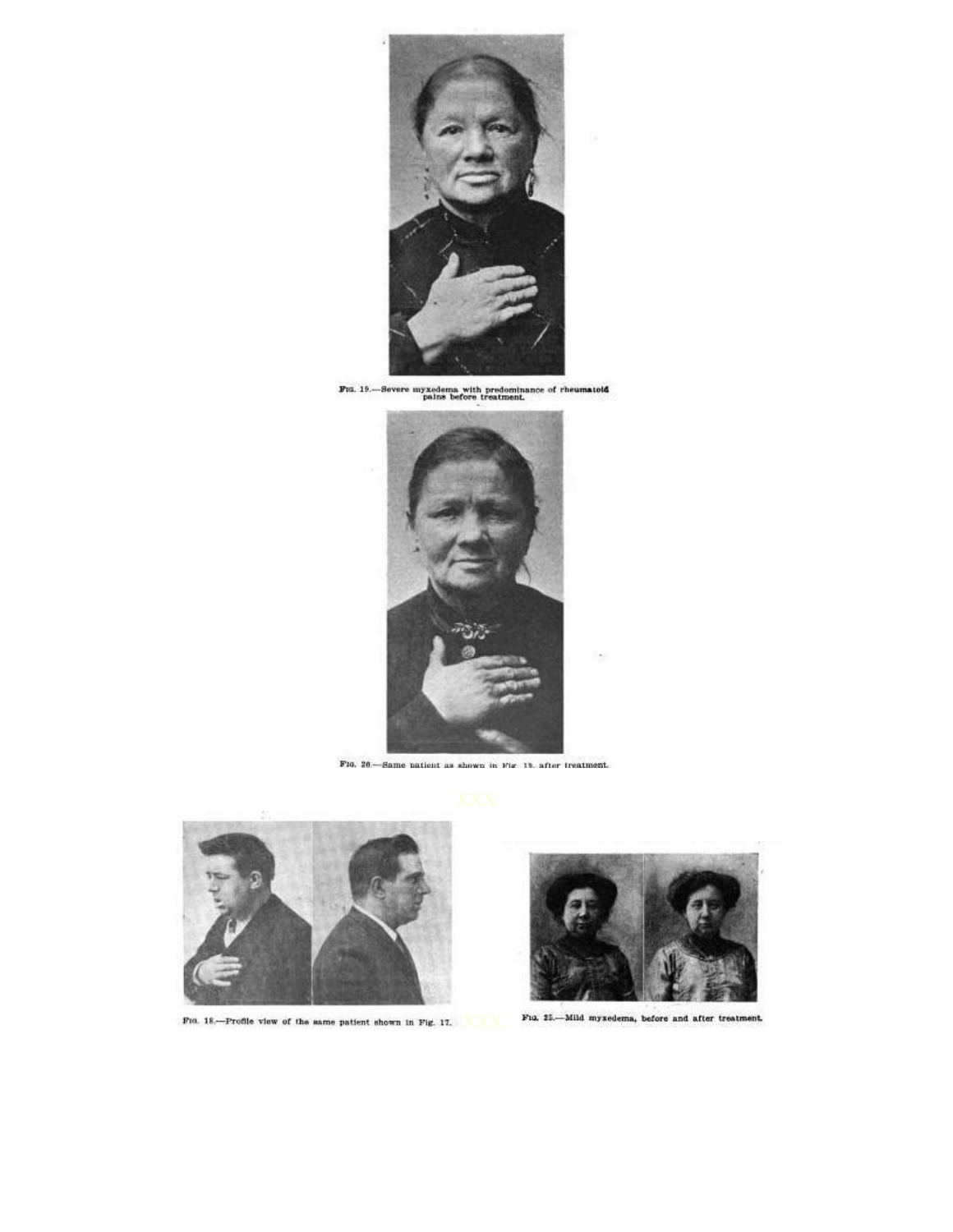

Fra. 32.-M. A., severe myxedema; before treatment.



F10. 34 .- M. A. after 14 months' treatment.



Fig. 33 .- M. A. after two months' treatment



Fra. 35.-Slater of M. A.-Myxedema.

**[More on thyroid deficiency, myxedema, from the Medical Record Vol. 86,](http://tinyurl.com/3zu3qlh)  [1914](http://tinyurl.com/3zu3qlh) [edited by George Frederick Shrady, Thomas Lathrop Stedman](http://tinyurl.com/3zu3qlh)**

["Makes children fat as pigs!"](http://curezone.com/forums/fm.asp?i=1591342#i)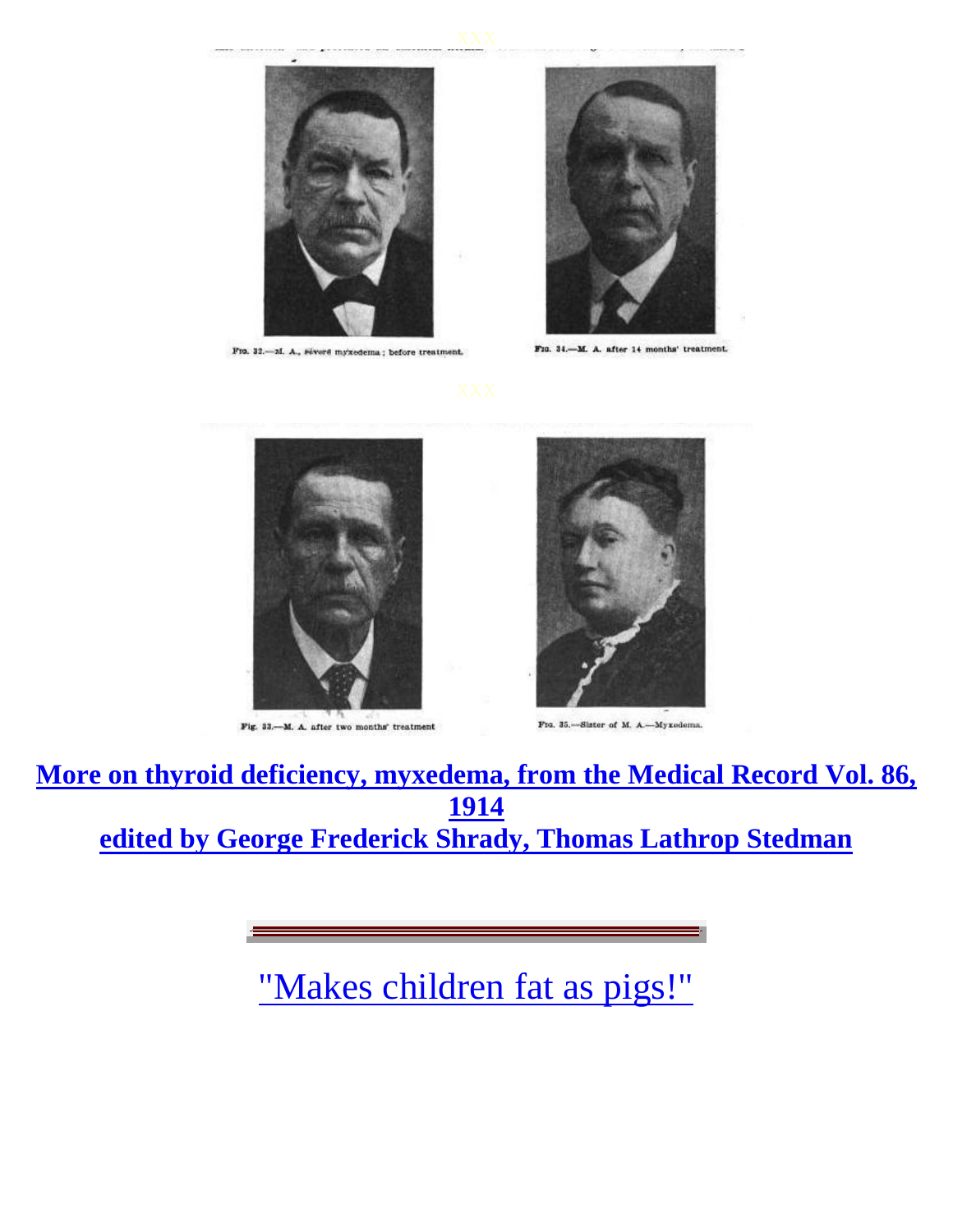

**According to Dr. Jorge Fleschas, Dr. Grove's tonic (bromide based) was used to fatten up children.**

**Here is what [Dr. Jarvis](http://www.lugols.com/) has to say about the Halogen's, one of which is Bromine, and their affect on displacing Iodine in the body: "There is a well-known law of halogen displacement. The halogen** 

**group is made up as follows: Relative Halogen Atomic Weight Fluorine 19.**